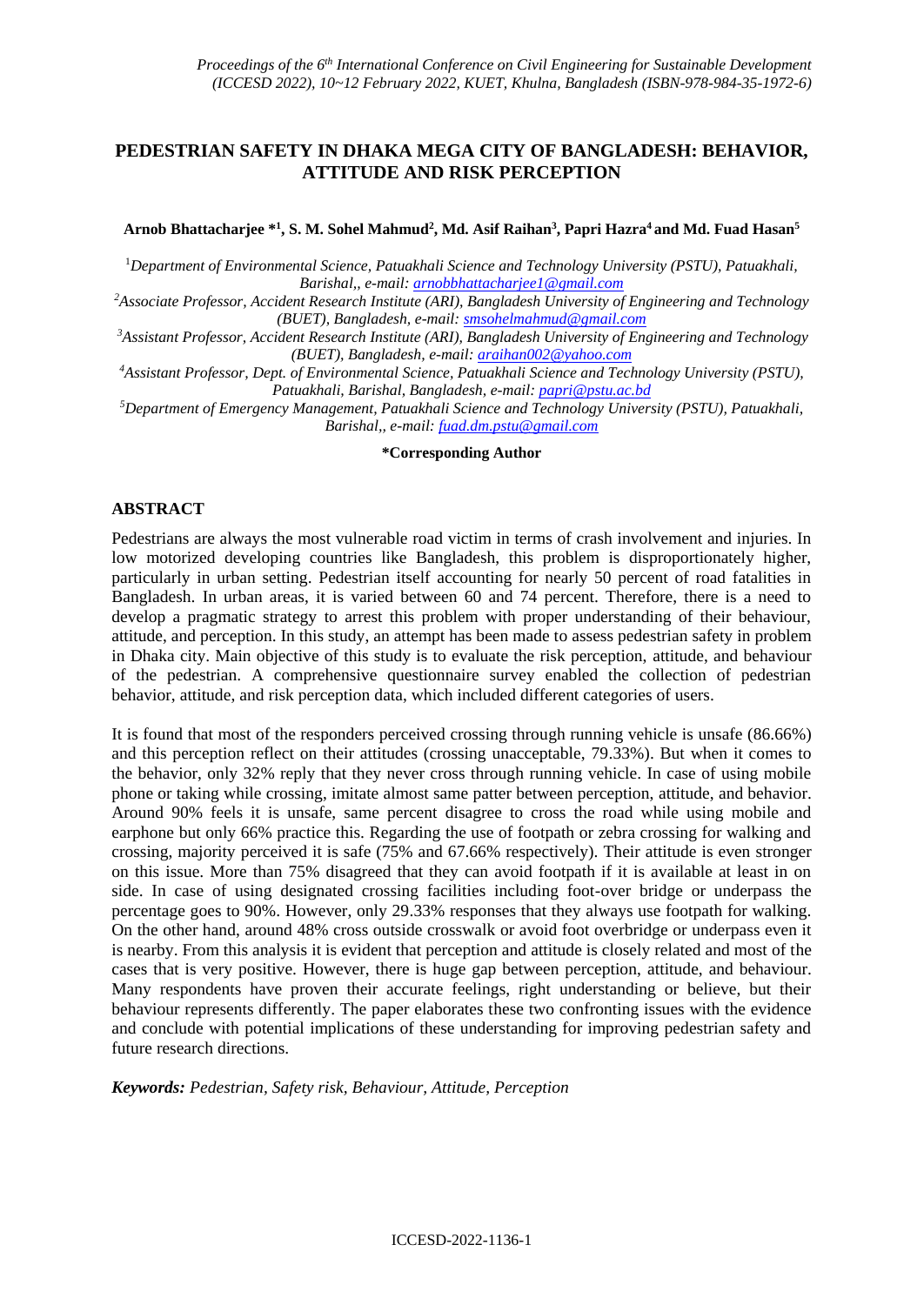*6 th International Conference on Civil Engineering for Sustainable Development (ICCESD 2022), Bangladesh*

# **1. INTRODUCTION**

No matter whether the primary mode of travel is the automobile including car, auto-rickshaw, nonmotorized, or public transit; everyone must walk as a part of the trip, such as from their home to the shop or place of service, and/or to the transit stop. Therefore, walking is one of the main modes of transport in all over the world, particularly in developing cities where motorization rate is low and mixed land use with huge densification. According to different studies, walking is the single largest group of travel mode in Dhaka city catering more than 50 % of all trips [1, 2]. This is mainly attributed with the trip length as 76% of all trips are under 5 km, and 50% under 2 km in Dhaka city [3] which makes walking is a convenient mode of transport.

The risk of pedestrian as an unprotected road user is also very high and comprises more than 50 percent of road traffic fatalities and injuries. According to police reported statistics, a total of 26,464 accidents and 25,879 fatalities reported in Bangladesh from 2010 to 2019. Around half of those road traffic fatalities are pedestrians alone. In case of crash type, 'hit pedestrian' is the dominant crash type both in urban and rural areas, representing 44 percent of total fatal crashes and 48 percent of total crash. In urban area, this share is much higher, varied between 60 and 74 %. In Dhaka city, it accounts for 74% of all traffic fatalities [4].

There are number of studies on the pedestrian safety problem. Those studies mainly focused on the pedestrian crash and injury characteristics [2, 5, 6], existing facilities for pedestrian and their limitations[7, 8] etc. Those studies pointed out that lack walking and crossing facilities and adverse road and roadside environment are the principal reasons behind these deaths [2, 7, 9, 10]. Some studies evaluated the level of satisfaction on the existing facilities and preference [1], self-reported problems. Few studies also investigated and reported crossing and walking behaviour of pedestrian using observational technique including video observation [11]. However, study on pedestrian risk perception, attitude and behavior is very miniscule. In case of developing countries like Bangladesh, this type of inclusive study still yet to be done. Whereas risk perception, attitude and behavior of pedestrian could be highly attributed with the vulnerability and risk of crashes and injuries. Moreover, with the clear understanding on the users' level of satisfaction on providing facilities, reason behind the dissatisfaction, preferences, attitude, and reception, it is important to have deeper knowledge on the action-oriented behaviour to relate the different attributes for selecting specific intervention.

This study attempts to evaluate the risk perception, attitude and walking and crossing behavior of pedestrian to identify the factors significantly affect risk perception and unsafe behaviour of pedestrian. The study uses self-reported data obtained via questionnaire survey. It is expected that the results of this study will lead to better understanding of pedestrian expectation, risk perception, attitude, their behaviour and to support policy makers in their decision making regarding the improvement of pedestrian safety and injuries in urban areas in Bangladesh primarily in Dhaka city.

# **2. METHODOLOGY**

## **2.1 Questionnaire Development**

After an inclusive literature review on the design and formation of questionnaire, a preliminary questionnaire was drafted. The preliminary questionnaire was tested to see whether the questions are correctly understood, and meaning are properly interpreted by the responders to avoid possible bias due to misinterpretation or misunderstanding. Reliability and level of acceptability of the questions are also assessed to see the whether the questionnaire is adequate enough to evaluate the target objective. Moreover, the questionnaire is shared with several experts to get their opinions and suggestions for further improvement. Finally, after necessary modification with the incorporation of test feedback, experts' comments and suggestions, final questionnaire is fixed for online survey. The questionnaire comprises in total 40 questions. Entire questionnaire has been divided into five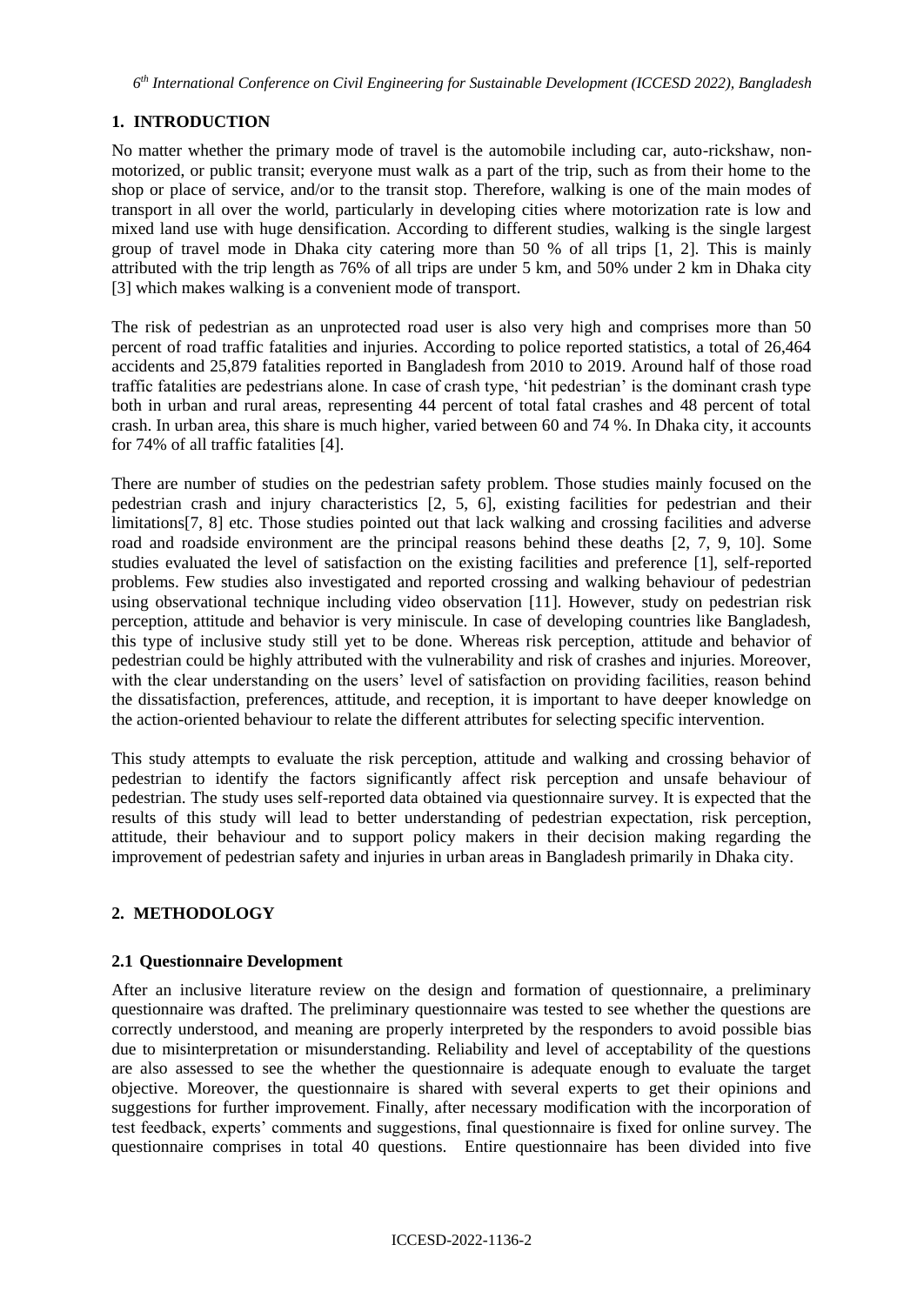different groups including demography of the participants, pedestrian satisfaction on different existing facilities, pedestrian risk perception, pedestrian attitude, and pedestrian behaviour.

## **2.2 Survey Design**

At the beginning, it was planned to organize face to face questionnaire survey. However, due current adverse situation for the fallout of COVID 19 pandemic, the study used online platform for the survey. After completion of the questionnaire, the survey has been designed on the Google form. The questionnaire was discriminated to the respondent through different online platform including email, social media etc. Secondary communication via text, telephone was also made to some target respondents to stimulate the survey as a reminder as well as to get quick response. All the participants of the study are from Dhaka city, the capital of Bangladesh. Figure 1 illustrates the survey area of this study.



Figure 1: Study Area Map of Dhaka Mega City

## **3. ANALYSIS AND RESULTS**

## **3.1 Responded profile**

A total of 300 responders completed the online survey. Regarding the demographical characteristics, of the total 300 respondents, 168 men accounted for 56% of the test population, while 130 women accounted for 43.33% and the remaining 2 persons (0.66%) prefers not to comment on this gender issue. From those 67% respondents are inside of Dhaka city and else 33% respondent are outside of Dhaka city. In age analysis, below 18 years is 4.66%, from 18 to 24 years are 53.66%, from 24 to 30 years are 19.66%, from 30 to 36 years are 4.66%, from 36-42 years are 5%, from 42 to 48 years are 3.66%, from 48 to 54 years are 4.33%, and above 54 years are 4.33%. In terms of education status, we can see which have no formal education are 0.66 percentage. Up to primary 1%, up to secondary school 4.66% and up to higher secondary school 12.66% and graduate respondents are 61%. 20% have the degree of post-graduations. 78% of respondents have monthly income less than 20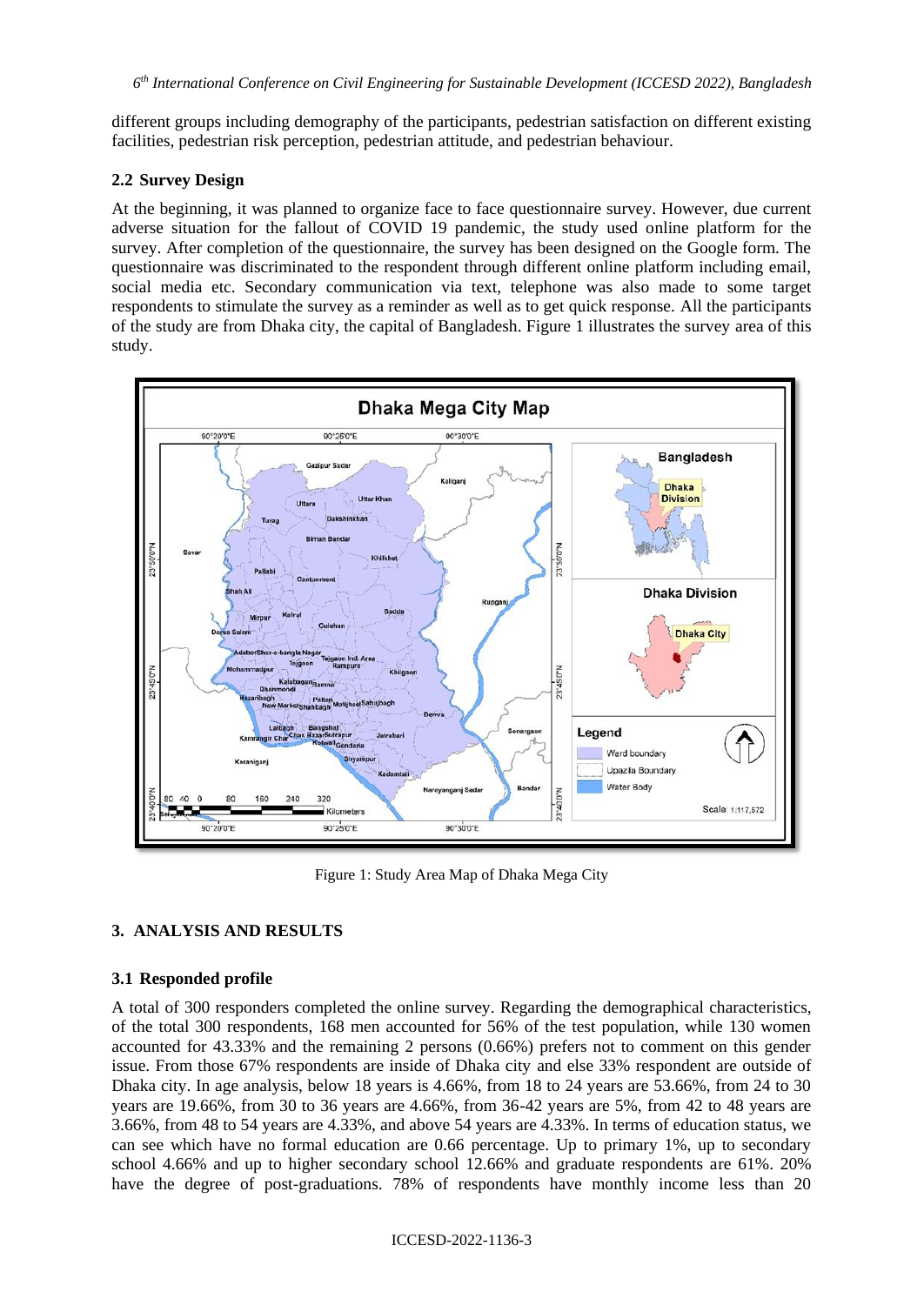thousands, 11.33% have twenty to forty thousand monthly income, 7% have forty to sixty thousands monthly income, 1.66% have sixty to eighty thousands monthly income, none have eighty thousands to one lakh monthly income and 2% have more than one lakh monthly income in BDT. In analysis of current profession of respondents Govt. employee 7.66%, Private employee 10.66%, Self-employed (Business) 4.66%, Student 63%, Unemployed 6.33%, Other 7.66%. When evaluating the major purpose of walking, 14.33% respondents walk for job, 4.33% walk for shopping, 46% walk for education, 1% walk for drop-off and pickup, 16.66% walk for Recreation/exercise/prayer and 17.66% walk for others purpose respectively. In case of average walking time per day, 5% of pedestrians spent less than 15 minutes, 24.33% pedestrians spent 15-30 minutes, 28.66% pedestrians spent 30-45 minutes, 16% pedestrians spent 45-60 minutes, 17.33% pedestrians spent 1-1.5 hours and remaining 8.66% pedestrians spent more than 1.5 hours in walking. Over the past one year, 110 (36.66%) respondents have experienced traffic injury one to two times while walking, 25 respondents have faced three to five injury crashes and 10 respondents have face more than five injury crashes.

## **3.2 Pedestrian Satisfaction on Different Existing Facilities**

Table 1 presents the overview of level of satisfaction of the respondents on the walking and crossing facilities in Dhaka city.

In regard to the walking facilities, around 49.33 percent expressed they are not satisfied with the existing walking facilities (31.33% not much satisfied or fairly dissatisfied and 54 (18%) not at all satisfied or very dissatisfied). In case of crossing facilities this figure is more than that of the walking facilities. Around 52.33% respondents are dissatisfied with the crossing facilities (35% not much satisfied or fairly dissatisfied and 17.33% are not at all satisfied or very dissatisfied). Only 6.66% users among the respondents are very satisfied and 35.33% respondents are fairly satisfied with the existing walking facilities. In case of crossing facilities, these values are that 5.33% and 31.66% respectively. In both cases, average level of satisfaction goes to the below the neutral/median level i.e. fall under the dissatisfactory level, 2.813 for walking facilities and 2.726 for crossing facilities.

In walkway/footpath physical condition i.e. width, height shows that 6% respondents are very satisfied, 31.66% respondents are fairly satisfied, 10% respondents are neither satisfied nor dissatisfied, 26.66% respondents are not much satisfied or fairly dissatisfied and 25.66% are not at all satisfied or very dissatisfied.

In case of aesthetic condition of walkway/footpath i.e., texture of surface shows that 4.33% respondents are very satisfied, 31.33% respondents are fairly satisfied, 10.66% respondents are neither satisfied nor dissatisfied, 27% respondents are not much satisfied or fairly dissatisfied and 26.66% are not at all satisfied or very dissatisfied.

With regards to the walkway/footpath environmental condition i.e., cleanliness and free from obstacle shows that 2% respondents are very satisfied, 23% respondents are fairly satisfied, 7.66% respondents are neither satisfied nor dissatisfied, 27.66% respondents are not much satisfied or fairly dissatisfied and 40% are not at all satisfied or very dissatisfied.

Proper location of foot overbridge is one of the important factors which encourage pedestrians to use this facility. However, in case of Dhaka city, only 40.33% are satisfied with the location of foot overbridge (9% respondents are very satisfied, 31.33% respondents are fairly satisfied), whereas 41.66% are not satisfied with the present location of foot overbridge (28.66% fairly dissatisfied and 13% very dissatisfied). In case of number and placement of on-road crossing facilities like zebra crossing, 7% respondents are very satisfied, 31% respondents are fairly satisfied, 16.33% respondents are neither satisfied nor dissatisfied, 26.33% respondents are not much satisfied or fairly dissatisfied and 19.33% are not at all satisfied or very dissatisfied. The mean value of satisfaction number and placement of on-road crossing facilities is 2.8.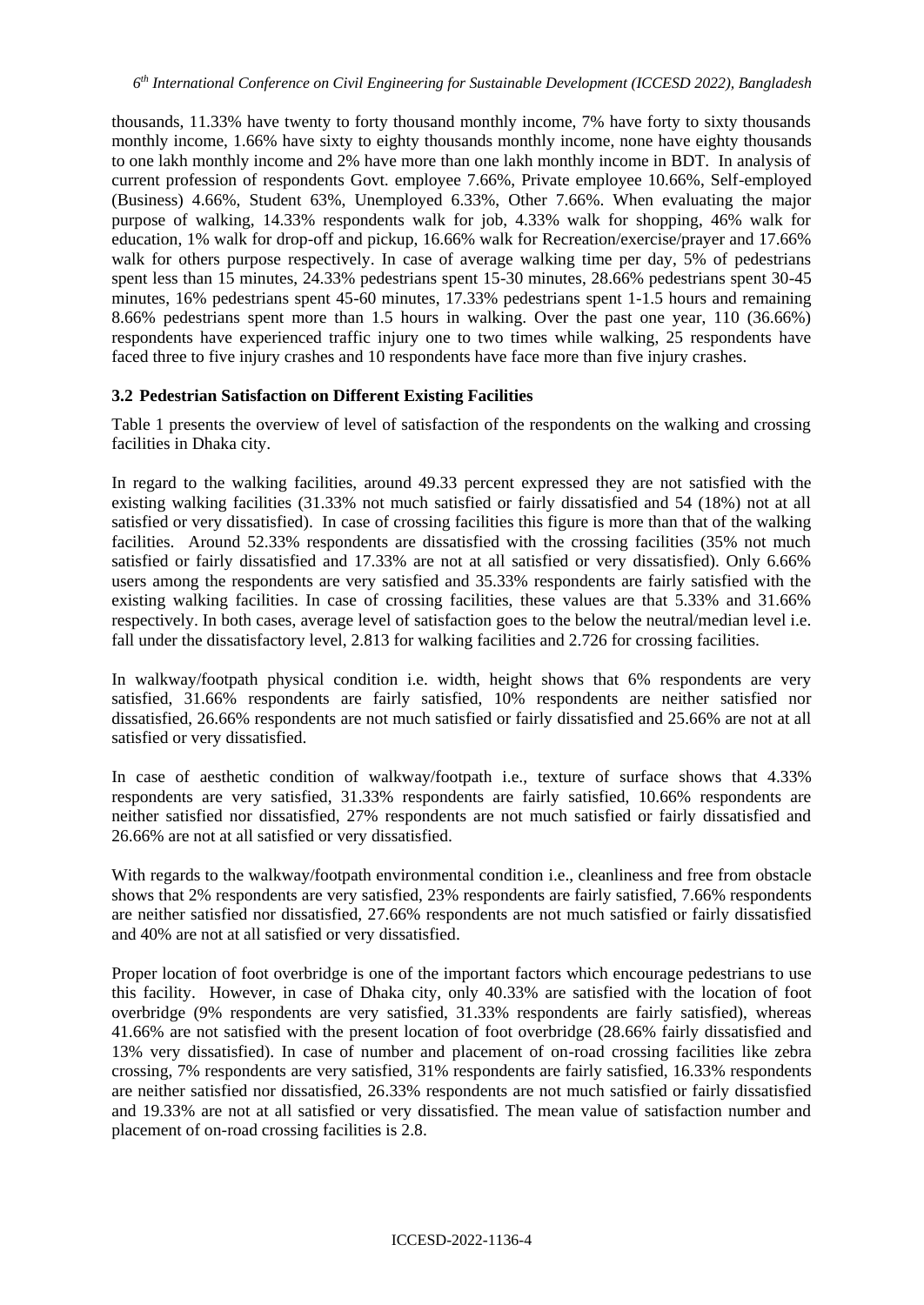| How satisfied are you with the<br>following?                                                                                          | <b>Very</b><br><b>Satisfied</b> | Fairly<br><b>Satisfied</b> | <b>Neither</b><br>satisfied<br>nor<br>dissatisfied | Fairly<br>dissatisfied | <b>Very</b><br>dissatisf<br>ied | <b>Mean</b><br><b>Satisfac</b><br>tory<br>level<br>(Std.<br>dev) |  |  |
|---------------------------------------------------------------------------------------------------------------------------------------|---------------------------------|----------------------------|----------------------------------------------------|------------------------|---------------------------------|------------------------------------------------------------------|--|--|
| <b>Walking facilities</b>                                                                                                             | 20, 6.66%                       | 106,<br>35.33%             | 26, 8.66%                                          | 94, 31.33%             | 54, 18%                         | 2.813<br>(2.6)                                                   |  |  |
| <b>Crossing facilities</b>                                                                                                            | 16, 5.33%                       | 95,<br>31.66%              | 32, 10.66%                                         | 105, 35%               | 52,<br>17.33%                   | 2.726<br>(2.5)                                                   |  |  |
| Walkway/footpath physical<br>condition i.e., width, height                                                                            | 18,6%                           | 95,<br>31.66%              | 30, 10%                                            | 80, 26.66%             | 77,<br>25.66%                   | 2.656<br>(2.4)                                                   |  |  |
| Walkway/footpath aesthetic<br>condition i.e., texture of surface                                                                      | 13, 4.33%                       | 94,<br>31.33%              | 32, 10.66%                                         | 81, 27%                | 80,<br>26.66%                   | 2.596<br>(2.41)                                                  |  |  |
| Walkway/footpath environmental<br>condition i.e. cleanliness and free<br>from obstacle                                                | 6, 2%                           | 69, 23%                    | 23, 7.66%                                          | 82, 27.33%             | 120,<br>40%                     | 2.196<br>(2.0)                                                   |  |  |
| <b>Location of foot-over bridge</b>                                                                                                   | 27, 9%                          | 94,<br>31.33%              | 54, 18%                                            | 86, 28.66%             | 39, 13%                         | 2.946<br>(2.7)                                                   |  |  |
| Number and placement on road<br>crossing facilities like zebra<br>crossing                                                            | 21,7%                           | 93, 31%                    | 49, 16.33%                                         | 79, 26.33%             | 58,<br>19.33%                   | 2.80<br>(2.6)                                                    |  |  |
| <b>Visibility of zebra crossing</b>                                                                                                   | 28, 9.33%                       | 88,<br>29.33%              | 47, 15.66%                                         | 75, 25%                | 62,<br>20.66%                   | 2.816<br>(2.6)                                                   |  |  |
| Mid-road pedestrian refuge                                                                                                            | 12, 4%                          | 70,<br>23.33%              | 38, 12.66%                                         | 72, 24%                | 108,<br>36%                     | 2.353<br>(2.2)                                                   |  |  |
| <b>Street lighting</b>                                                                                                                | 44, 14.66%                      | 103,<br>34.33%             | 43, 14.33%                                         | 64, 21.33%             | 46,<br>15.33%                   | 3.116<br>(2.9)                                                   |  |  |
| <b>Overall pedestrian safety facilities</b>                                                                                           | 18, 6%                          | 84, 28%                    | 29, 9.66%                                          | 80, 26.66%             | 89,<br>29.66%                   | 2.54<br>(2.4)                                                    |  |  |
| Note: Mean calculated considering Very Satisfied=5, Fairly Satisfied=4, Neither/nor=3, Fairly Dissatisfied =2, Very<br>Dissatisfied=1 |                                 |                            |                                                    |                        |                                 |                                                                  |  |  |

Table 1: Pedestrian Satisfaction on different existing facilities

Visibility of zebra crossing is also an import issue for its functionality. Study shows that 9.33% respondents are very satisfied, 29.33% respondents are fairly satisfied, 15.66% respondents are neither satisfied nor dissatisfied, 25% respondents are not much satisfied or fairly dissatisfied and

20.66% are not at all satisfied or very dissatisfied with this issue. In case of mid-road pedestrian refuge, it shows that 4% respondents are very satisfied, 23.33% respondents are fairly satisfied, 12.66% respondents are neither satisfied nor dissatisfied, 24% respondents are not much satisfied or fairly dissatisfied and 36% are not at all satisfied or very dissatisfied.

Street lighting is the only facilities which represents mean satisfaction value is above average (mean=3.116). As implied by the respondents, 14.66% respondents are very satisfied, 34.33% respondents are fairly satisfied with the existing street lighting condition. In contrary, 21.33% respondents are not much satisfied or fairly dissatisfied and 15.33% are not at all satisfied or very dissatisfied. Around 56.66% of respondents opined that they are not satisfied with the overall pedestrian safety facilities (26.66% respondents are not much satisfied or fairly dissatisfied and 29.66% are not at all satisfied or very dissatisfied). In contrast, 34% are satisfied with the present pedestrian safety facilities. Around 9.66% respondents are neither satisfied nor dissatisfied. The overall satisfaction level is significantly low, 2.54.

From this chart we find that majority of the responders are not much satisfied on different existing walking and crossing facilities in Dhaka city. The mean responses of all the questions related to satisfactory level vary from 2.196 to 2.946 except street lighting which lie in between 'neutral' and 'Fairly Dissatisfied.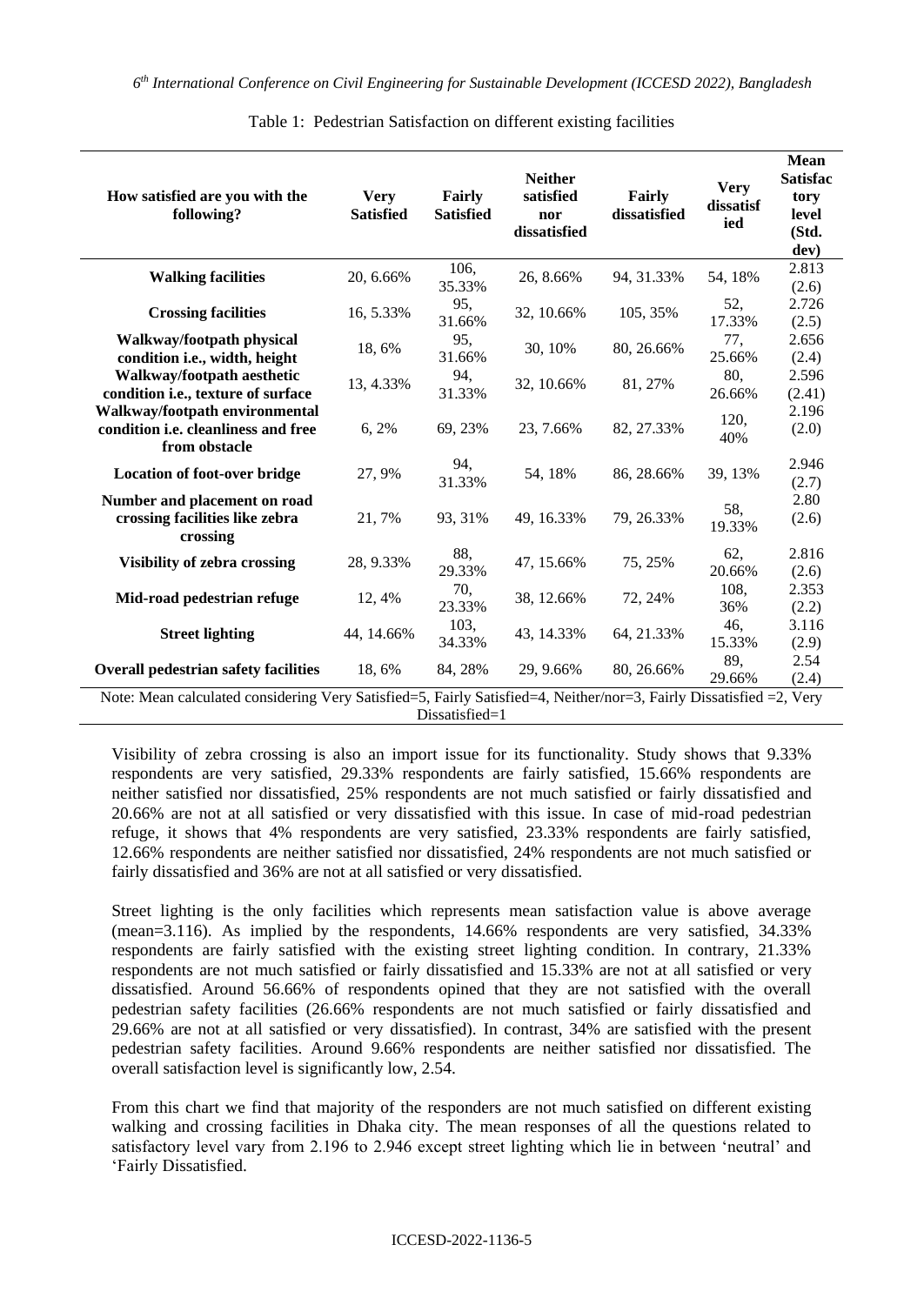## **3.3 Pedestrian Risk Perception**

In pedestrian risk perception, total four parameters are analyzed with Likert scale. Among them two are related to positive behavior and two are related to negative behavior.

The respondents were asked "How much safe do they feel as pedestrian when they cross road through running vehicle". Around 56.66% of the people consider crossing road through running vehicle is "Not at all safe or very unsafe". Only 6.33% respondents feel that it is safe. In case of mobile while crossing, almost 75.33% considered crossing road using mobile phone are not at all safe or very unsafe. Only 2.33% considered it is safe. The mean responses related negative behaviour questions are 1.636 and 1.386 which lie in between 'fairly unsafe' and 'very unsafe'. This implies that the respondent is very much concern about their risk.

Cross road on Zebra crossing, almost 67.66% considered it is safe (23% very safe and 44.66% safe), which mean value is 3.703 falls in between neutral and safe. However, around 32.32% including users 15.66% neutral has negative perception regarding this. Almost 75% respondents opined that walking on footpath is safe (34.66% very safe and 40.33% safe). The mean value risk perception level regarding this is 3.94, lies in between neutral and safe (Table 2).

| How much safe do<br>vou feel as<br>pedestrian when you<br>are                                               | <b>Very</b><br>safe                                     | <b>Fairly safe</b> | <b>Neither safe</b><br>nor unsafe | Not much<br>safe or fairly<br>unsafe | Not at all<br>safe or very<br>unsafe | Mean<br><b>Satisfactory</b><br>level (Std.<br>dev) |  |  |
|-------------------------------------------------------------------------------------------------------------|---------------------------------------------------------|--------------------|-----------------------------------|--------------------------------------|--------------------------------------|----------------------------------------------------|--|--|
| <b>Cross road through</b>                                                                                   | $3,1\%$                                                 | 16, 5.33%          | 20, 6.66%                         | 91, 30.33%                           | 170, 56.66%                          |                                                    |  |  |
| running vehicle                                                                                             |                                                         |                    |                                   |                                      |                                      | 1.636(1.32)                                        |  |  |
| <b>Cross road using</b>                                                                                     | 3.1%                                                    | 4.1.33%            | 25, 8.33%                         | 42, 14%                              | 226, 75.33%                          |                                                    |  |  |
| mobile phone or                                                                                             |                                                         |                    |                                   |                                      |                                      |                                                    |  |  |
| taking with someone                                                                                         |                                                         |                    |                                   |                                      |                                      | 1.386(1.02)                                        |  |  |
| Cross road on Zebra                                                                                         | 69,                                                     | 134, 44.66%        | 47, 15.66%                        | 39, 13%                              | 11, 3.66%                            |                                                    |  |  |
| crossing                                                                                                    | 23%                                                     |                    |                                   |                                      |                                      | 3.703(2.98)                                        |  |  |
| Walk on footpath                                                                                            | 104.                                                    | 121, 40.33%        | 36, 12%                           | 31, 10.33%                           | 8, 2.66%                             |                                                    |  |  |
|                                                                                                             | 34.66%                                                  |                    |                                   |                                      |                                      | 3.94(3.04)                                         |  |  |
| Note: Mean calculated considering Very safe=5, Fairly safe=4, Neither safe nor unsafe=3, Not much or fairly |                                                         |                    |                                   |                                      |                                      |                                                    |  |  |
|                                                                                                             | unsafe $=2$ , and Not at all safe or very unsafe $=1$ . |                    |                                   |                                      |                                      |                                                    |  |  |

#### Table 2: Pedestrian Risk Perception

## **4. PEDESTRIAN ATTITUDE**

## **4.1 Crossing the Road**

In pedestrian attitude i.e., their thinking/believe to cross the road related section total seven parameters are analysed with Likert scale. Table 3 presents overview of response on attitude related to cross the road with mean and standard deviation of Likert scale value.

The mean Likert Scale value of responses of all the questions vary from 1.456 to 4.52 which lies in between 'neither/nor' and 'strongly disagree'. Respondents were asked about their thinking on 'road crossing through running vehicle is normal and acceptable' and around 79.33% respondents replied as negative. On the other hand, when they were asked 'driver should always yield to pedestrian', around 72.32% were positive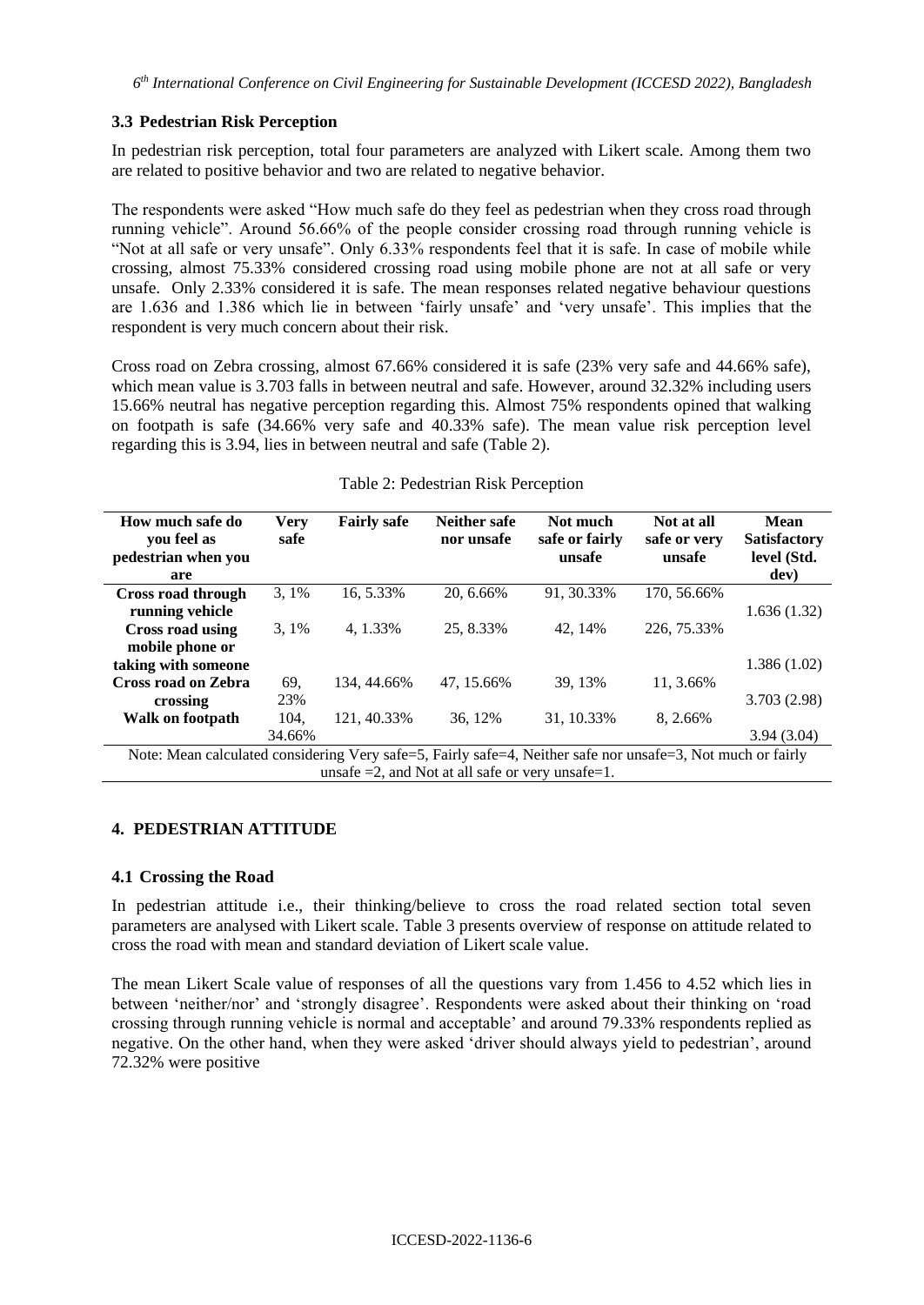| Your thinking/believe to cross the road<br>(Please rate your scale)                                          | <b>Strongl</b><br>y agree | Agree    | <b>Neither</b> | <b>Disagree</b> | <b>Strongly</b><br><b>Disagree</b> | <b>Mean</b><br>(Std.<br>Dev.) |  |
|--------------------------------------------------------------------------------------------------------------|---------------------------|----------|----------------|-----------------|------------------------------------|-------------------------------|--|
| Road crossing through running vehicle                                                                        | 14,                       | 23,      | 25,            | 79, 26.33%      | 159, 53%                           | 4.153                         |  |
| is normal and acceptable                                                                                     | 4.66%                     | 7.66%    | 8.33%          |                 |                                    | (3.80)                        |  |
| Driver should always yield to                                                                                | 70,                       | 83,      | 64.            | 54, 18%         | 29, 9.66%                          | 2.63                          |  |
| pedestrian                                                                                                   | 23.33%                    | 27.66%   | 21.33%         |                 |                                    | (2.43)                        |  |
| It is acceptable to violate the rules                                                                        | 10.                       | 25,      | 23.            | 71, 23.66%      | 171, 57%                           | 4.226                         |  |
| while walking or crossing when I am in                                                                       | 3.33%                     | 8.33%    | 7.66%          |                 |                                    | (3.86)                        |  |
| a hurry                                                                                                      |                           |          |                |                 |                                    |                               |  |
| If there is foot-over bridge or                                                                              | 7,                        | 1,       | 7,             | 92, 30.66%      | 193,                               | 1.456                         |  |
| underpass nearby, we can generally                                                                           | 2.33%                     | 0.33%    | 2.33%          |                 | 64.33%                             | (1.12)                        |  |
| avoid that                                                                                                   |                           |          |                |                 |                                    |                               |  |
| It is ok to group cross even through                                                                         | 20,                       | 42, 14%  | 46.            | 73, 24.33%      | 119.                               | 3.763                         |  |
| running traffic                                                                                              | 6.66%                     |          | 15.33%         |                 | 39.66%                             | (3.47)                        |  |
| It is acceptable to cross the road while                                                                     | 8.                        | $6, 2\%$ | 19,            | 56, 18.66%      | 211,                               | 4.52                          |  |
| using mobile and earphone                                                                                    | 2.66%                     |          | 6.33%          |                 | 70.33%                             | (4.09)                        |  |
| There should be punishment for                                                                               | 149,                      | 68,      | 23,            | 26, 8.66%       | 34, 11.33%                         | 2.093                         |  |
| pedestrians who cross through running                                                                        | 49.66%                    | 22.66%   | 7.66%          |                 |                                    | (2.05)                        |  |
| vehicle or do not use footbridge for                                                                         |                           |          |                |                 |                                    |                               |  |
| crossing despite having good foot-over                                                                       |                           |          |                |                 |                                    |                               |  |
| bridge/underpass                                                                                             |                           |          |                |                 |                                    |                               |  |
| Note: Mean calculated considering Strongly Agree=1, Agree=2, Neither=3, Disagree=4, and Strongly Disagree=5. |                           |          |                |                 |                                    |                               |  |

Table 3: Attitude Related to cross the road

Around 80.66% believe that violation of rules during walking or crossing is unacceptable in any circumstances. When it has asked that if there is foot-over bridge or underpass nearby, we can generally avoid almost 95% did not agree with that (64.33% strongly disagree and 30.66 disagree). Nearly 64% believe crossing through running traffic is not ok though they are in group. Regarding crossing while using mobile phone or earphone, almost 90% stated that that are not acceptable. Regarding punishment 72.32% attitude is positive. They believe the responsible should be punished who are violating crossing rules or not using existing facilities. However, around 20% is not in favour of punishment. Average Likert scale attitudes value goes in between agree and neutral level, mean-  $=1.456.$ 

## **4.2 Walking along the Road**

The responses related to attitude on walking along the road presented in Table 4. Around 87% responders believe that using footpath is not a matter of choice, but it must. Moreover, 76% opined that they should use foot though there is footpath on only one side. When they were asked one might walk together with a group without considering footpath, 80% disagreed. Mean Likert scale values regarding the no use of footpath in any circumstances varied between 4.013 to 4.16, lies under strongly disagree. Attitude also judged regarding the importance of visibility at night-time as a pedestrian. Around 75 believe they should be visible wearing visible clothing at night. In contrary, 29.33% did not agree with that excluding 19.33% in between. The mean is 2.686 lies in neutral position.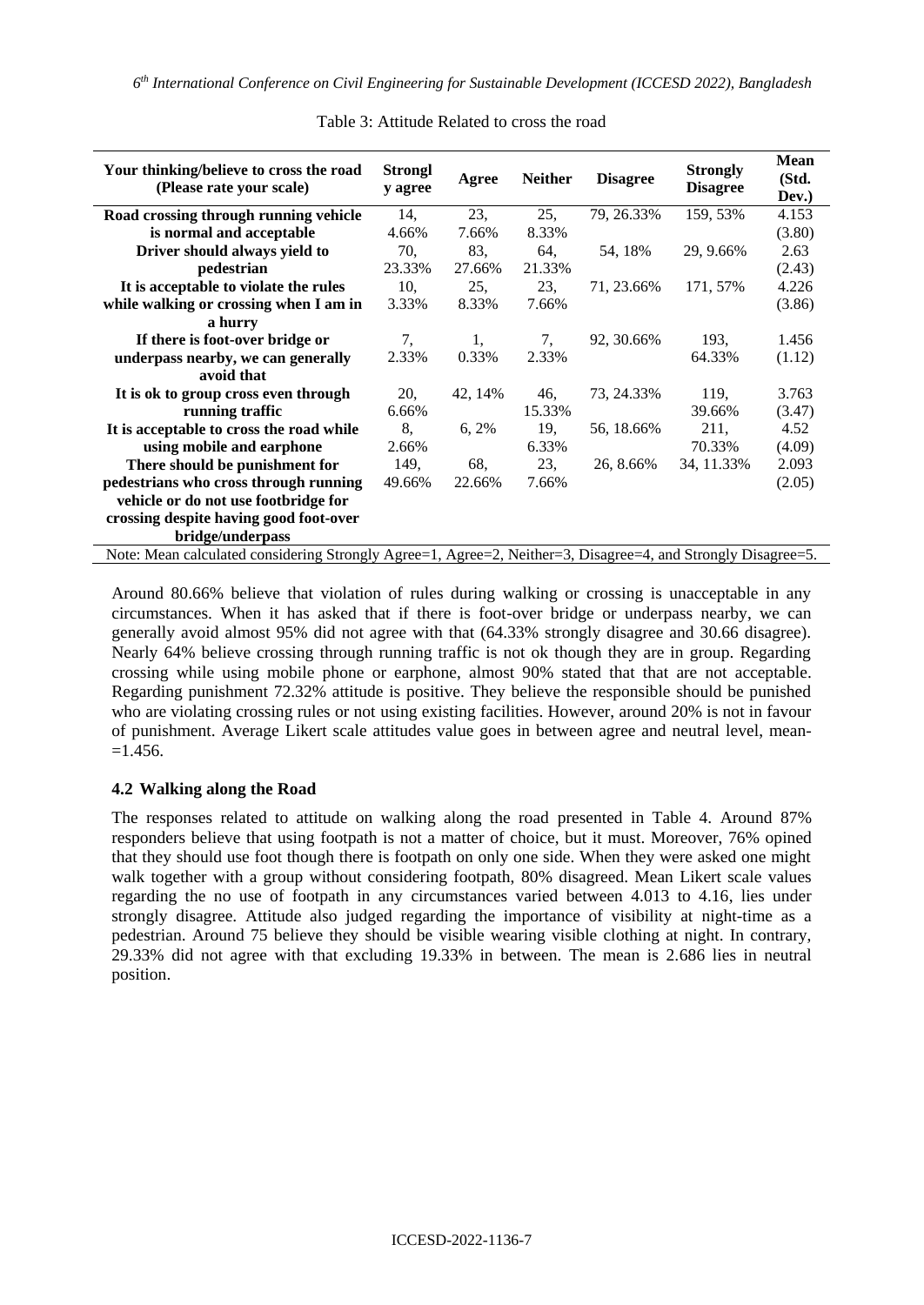| Your thinking/believe to walk along<br>the road (Please rate your scale)                                    | <b>Strongly</b><br>agree | Agree     | <b>Neither</b> | <b>Disagree</b> | <b>Strongly</b><br><b>Disagree</b> | <b>Mean</b> |  |
|-------------------------------------------------------------------------------------------------------------|--------------------------|-----------|----------------|-----------------|------------------------------------|-------------|--|
| Even though there is a footpath, it is                                                                      | 9.3%                     | 18.6%     | 31.            | 106, 35.33%     | 136.                               | 4.14        |  |
| my choice to use while walking                                                                              |                          |           | 10.33%         |                 | 45.33%                             | (3.75)      |  |
| Even though there is footpath on                                                                            | 10, 3.33%                | 19, 6.33% | 43.            | 113, 37.66%     | 115.                               | 4.013       |  |
| one side of road, I can walk along                                                                          |                          |           | 14.33%         |                 | 38.33%                             | (3.63)      |  |
| any side                                                                                                    |                          |           |                |                 |                                    |             |  |
| Without considering footpath, one                                                                           | 10, 3.33%                | 18.6%     | 33.            | 92, 30.66%      | 147, 49%                           | 4.16        |  |
| might walk together with a group                                                                            |                          |           | 11%            |                 |                                    | (3.78)      |  |
| It is safe to walk wearing visible                                                                          | 76, 25.33%               | 78, 26%   | 58.            | 40, 13.33%      | 48, 16%                            | 2.686       |  |
| clothing at night                                                                                           |                          |           | 19.33%         |                 |                                    | (2.55)      |  |
| Note: Mean calculated considering Strongly Agree=1, Agree=2, Neither=3, Disagree=4, and Strongly Disagree=5 |                          |           |                |                 |                                    |             |  |

Table 4: Attitude Related to Walking along the Road

#### **5. PEDESTRIAN BEHAVIOUR**

#### **5.1 Crossing the Road**

Table 5 presents responses on the behavioural i.e. what are they doing/practicing attributes related to crossing the roads. There are eight attributes presented with Likert scale. The mean value of responses of all the questions vary from 1.55 to 2.863 which lie in between 'rarely' and 'often'.

Only 32% responders stated that they never cross the road through running vehicles. Other 68% have the tendency to cross the road through running vehicle. When they are asked regarding the crossing places, 80% mentioned they have practiced crossing road other than the pedestrian crossing at different level. On the other hand, 66% stated that they never cross the road outside the pedestrian crossing if there is a crosswalk or zebra crossing nearby. Moreover, 47.33% stated that they never avoid using pedestrian bridges or underpasses due to inconvenience. In contrary, around 28% Avoid using pedestrian bridges or underpasses due to inconvenience, even if that is located nearby.

| Please mark how often you do the<br>following things as a pedestrian                      | <b>Never</b> | <b>Rarely</b> | <b>Often</b> | Very often | <b>Always</b> | <b>Mean</b><br>(Std. |
|-------------------------------------------------------------------------------------------|--------------|---------------|--------------|------------|---------------|----------------------|
|                                                                                           |              |               |              |            |               | dev)                 |
| Cross the road through running                                                            | 96, 32%      | 107,          | 75, 25%      | 19, 6.33%  | 3,1%          | 2.086                |
| vehicle                                                                                   |              | 35.66%        |              |            |               | (1.75)               |
| Cross streets at places other than                                                        | 81, 27%      | 124,          | 60, 22%      | 26, 8.66%  | 3, 1%         | 2.153                |
| the pedestrian crossing                                                                   |              | 41.33%        |              |            |               | (1.81)               |
| Use mobile/earphone during road                                                           | 198, 66%     | 60, 20%       | 28,          | 7, 2.33%   | 7, 2.33%      | 1.55                 |
| crossing                                                                                  |              |               | 9.33%        |            |               | (1.21)               |
| By showing signal to drivers by                                                           | 42, 14%      | 86,           | 88.          | 39, 13%    | 45, 15%       | 2.863                |
| hands I cross the road                                                                    |              | 28.66%        | 29.33%       |            |               | (2.32)               |
| Cross outside the pedestrian                                                              | 149.         | 75, 25%       | 45, 15%      | 20, 6.66%  | 11, 3.66%     | 1.896                |
| crossing even if there is a crosswalk                                                     | 49.66%       |               |              |            |               | (1.60)               |
| or zebra crossing nearby                                                                  |              |               |              |            |               |                      |
| Avoid using pedestrian bridges or                                                         | 142,         | 75, 25%       | 45, 15%      | 23, 7.66%  | 15, 5%        | 1.98                 |
| underpasses due to inconvenience,                                                         | 47.33%       |               |              |            |               | (1.68)               |
| even if that is located nearby                                                            |              |               |              |            |               |                      |
| <b>Run across the street without</b>                                                      | 208,         | 37,           | 28,          | 16, 5.33%  | 11, 3.66%     | 1.616                |
| looking because I am in a hurry                                                           | 69.33%       | 12.33%        | 9.33%        |            |               | (1.35)               |
| Follow group pedestrians who cross                                                        | 119,         | 92,           | 57, 19%      | 20, 6.66%  | 12, 4%        | 2.046                |
| through running vehicle                                                                   | 39.66%       | 30.66%        |              |            |               | (1.72)               |
| Note: Mean calculated considering Never=1, Rarely=2, Often=3, Very often=4, and Always=5. |              |               |              |            |               |                      |

Table 5: Behaviour Related to Crossing the Road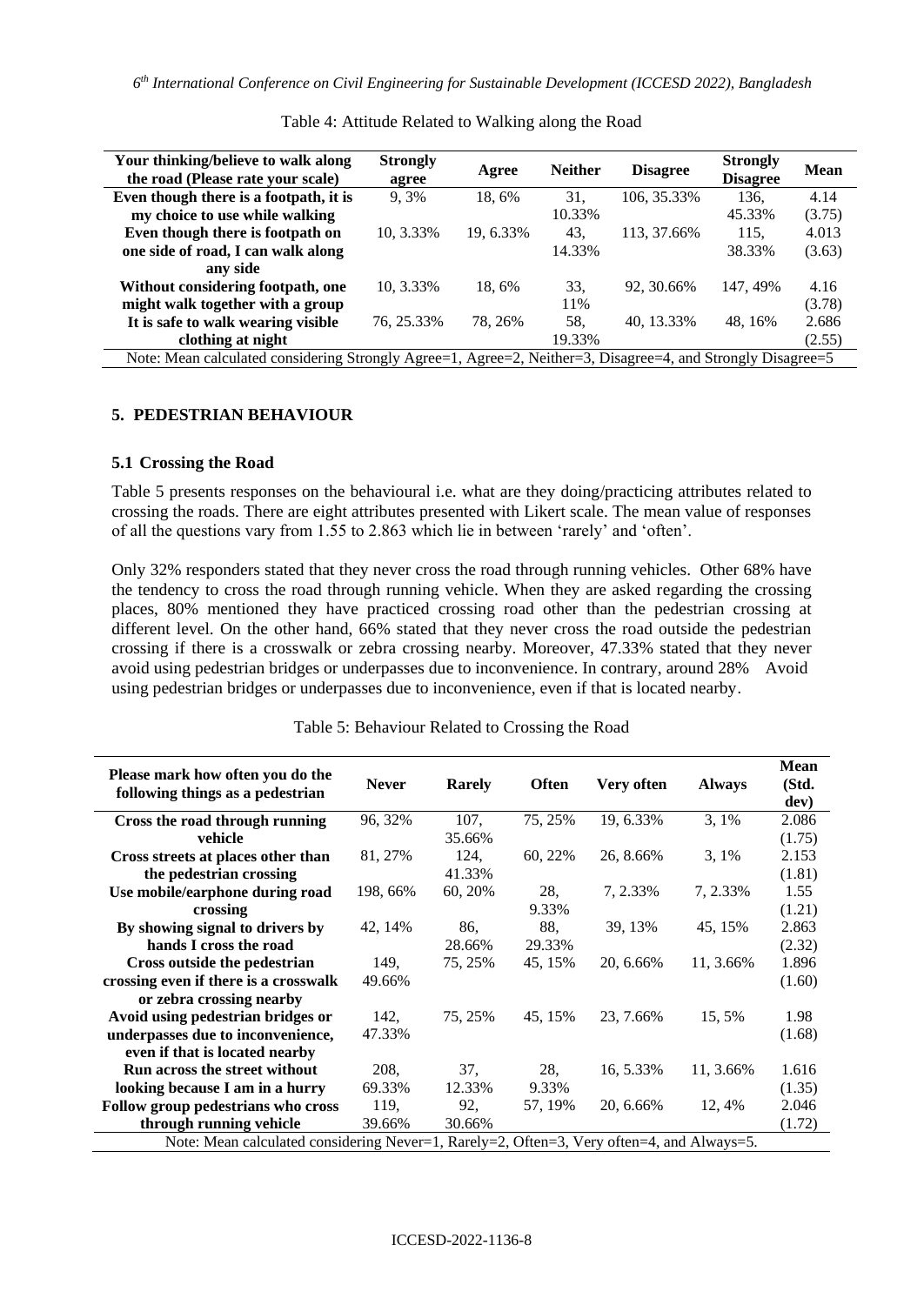In case of use of mobile/earphone during road crossing, 66% behaviour is positive, they never used during crossing. However, about 85% admitted that they tried to stop driver forcefully showing hands to cross the road. Mean value of practice is 2.863. In contrary, 69.33% stated that they never run across the street without looking though they are in a hurry. In regard to group crossing, 60.32% acknowledged that they followed group pedestrians though they cross through running vehicle (30.66% rarely, 19% often, 6.66% very often and 4% always).

## **5.2 Walking along the Road**

To evaluate the behaviour related to walking along the road, responders were asked three questions related to walking behaviour. They are questioned how often they are practicing/following those behavior and the answer was taken with Likert scale.

Regarding the use of footpath, 62.66% stated the use footpath always or very often if there is footpath at least in one side (29.33% always and 33.33% very often). The Likert scale value is 3.716 falls between often and very often. Regarding walking on the right side if there is no footpath, around 30% behaviour is negative i.e. never or rarely practice that. Around 27% responders often do that. Moreover, 58.66% claimed that they consider using footpath importantly though they walk in a group (Table 6).

| Please mark how often you do the                                                          | <b>Never</b> | Rarely | <b>Often</b> | Very often  | <b>Always</b> | <b>Mean</b> |  |
|-------------------------------------------------------------------------------------------|--------------|--------|--------------|-------------|---------------|-------------|--|
| following things as a pedestrian                                                          |              |        |              |             |               | (Std.       |  |
|                                                                                           |              |        |              |             |               | dev.)       |  |
| Use footpath if there is one in one                                                       | 15.5%        | 33.11% | 63,          | 100, 33.33% | 89.29.33%     | 3.716       |  |
| side                                                                                      |              |        | 21%          |             |               | (2.91)      |  |
| Walk on the right side of road if                                                         | 47.          | 43.    | 80.          | 78.26%      | 52, 17.33%    | 3.15        |  |
| there is no footpath                                                                      | 15.66%       | 14.33% | 26.66%       |             |               | (2.60)      |  |
| Don't use footpath while walking                                                          | 175.         | 40.    | 39.          | 16.5.33%    | 30.10%        | 1.953       |  |
| in a group                                                                                | 58.66%       | 13.33% | 13%          |             |               | (1.64)      |  |
| Note: Mean calculated considering Never=1, Rarely=2, Often=3, Very often=4, and Always=5. |              |        |              |             |               |             |  |

## Table 6: Behaviour Related to Walking along the Road

## **6. CONCLUSIONS**

This study attempted to evaluate stated pedestrian behaviour, attitude and perception in urban areas of Bangladesh using questionnaire survey. Altogether 40 questions were asked including demography of the participants, pedestrian satisfaction on different existing facilities, reasons and stated preference for crossing, risk perception, attitude, and behaviour for both walking along and crossing the road. Level of satisfaction, attitude, perception, and behaviour are measured using five scale points Likert scale. Due to current COVID 19 pandemic, online survey was made.

A total of 300 responses were analysed age ranged from 18 to 54+. Among them 56% are male and remaining are female under different level of education, income, and profession. The major trip purpose of the responders is education, accounting for 46% followed by other 17.66%, Recreation/ exercise/ prayer, 16.66%; Job, 14.33%. Average walking time of majority of responders varies from 15 to 60 minutes. Regarding safety experience, 48.32% responders injured at least 1 time while walking within the last 1 year, 11.66% 3 and above times. From safety point of view, it is very alarming rate and concerning as well.

Majority of the pedestrians are dissatisfied with the existing walking and crossing facilities and the mean satisfactory level varies between neutral and fairly dissatisfied, except street lighting. People are worst satisfied with the walkway/footpath environmental condition i.e., cleanliness and free from obstacle (mean=2.196), this is followed by mid road pedestrian refuge (mean 2.353), Walkway/footpath aesthetic condition i.e., texture of surface (mean=2.596), walkway/footpath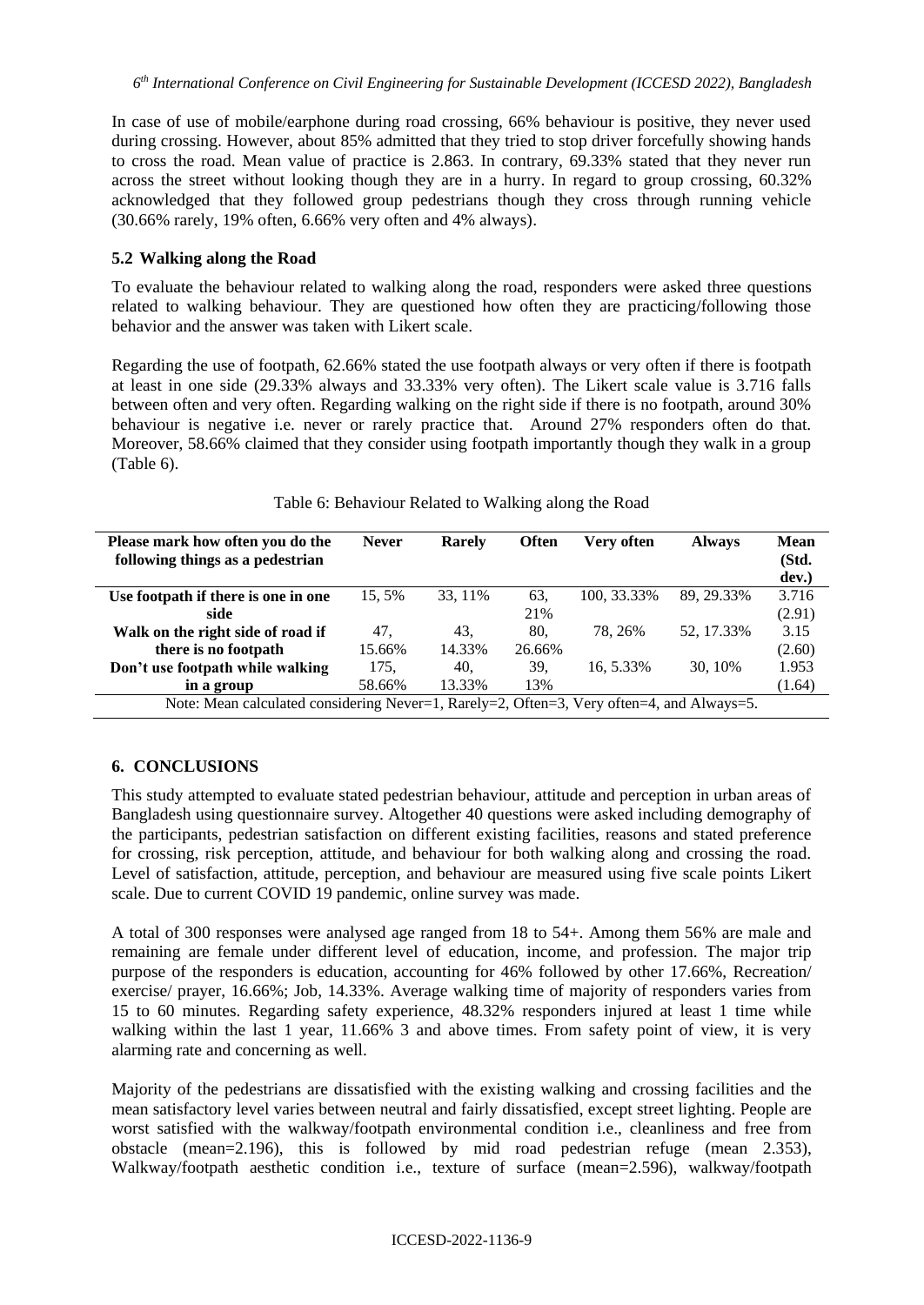physical condition i.e. width, height (mean=2.656). Reason for not using footpath or overbridges also demonstrate that the leading cause for not using these facilities is illegal occupancy. This is followed by aesthetic e.g., dirty, congested and geometric e.g., narrow, high and planning problem e.g., foot overbridge is not in proper place.

Therefore, priority initiative should be taken to improve the environmental condition of footpath/walkway of the city area e.g., getting rid of illegal activities like vendors, hawker, dumping on the footpath. Also, initiative should be taken to make the waking facilities safe, comfortable, environmentally friendly through improving physical and aesthetic condition. For crossing, at grate signalized crossing (pedestrian green phase with push button) is the main choice. This is followed by foot overbridge/underpass and zebra crossing with traffic clamed measure. As at great crossing facility is convenient for all type of pedestrian including people with disability or elderly people, augmentation of this type of facilities with proper design is very important.

Main objective of this study is to evaluate the risk perception, attitude, and behaviour of the pedestrian. Most of the responders perceived crossing through running vehicle is unsafe (87%) and this perception reflect on their attitudes (crossing unacceptable, 79.33%). But when it comes to the behaviour, only 32% reply that they never cross through running vehicle. In case of using mobile phone or taking while crossing, imitate almost same patter between perception, attitude and behaviour. Around 89.33% feels it is unsafe, same percent disagree to cross the road while using mobile and earphone but only 66% practice this. Regarding the use of footpath or zebra crossing for walking and crossing, majority perceived it is safe (75% and 67.66% respectively). Their attitude is even stronger on this issue. More than 75% disagreed that they can avoid footpath if it is available at least in on side. In case of using designated crossing facilities including foot-over bridge or underpass, the percentage goes to 90%. However, only 29.33% responses that they always use footpath for walking. On the other hand, around 48% cross outside crosswalk or avoid foot overbridge or underpass even it is nearby.

From this analysis it is evident that perception and attitude is closely related and most of the cases that is very positive. But there is huge gap between perception, attitude, and behaviour. Most of the people have right feelings, right understanding or believe, but they are practicing differently. There are two issues, one is behavioural problem and other is problem with the infrastructure, but platform might be different. So, target oriented engineering and behavioural i.e., education and enforcement measures need to be taken. In case of use of crossing and walking facilities, obviously there is problem with the engineering or infrastructure. That is also evident from the first part of the analysis. Therefore, need proper engineering intervention to ensure adequate well-designed crossing and walking facilities. Enforcement is also needed to a certain extent to ensure proper use. In case of using mobile phone or group cross or walking or running, problem is mainly related to the revealed behaviour. For this target-oriented education and enforcement program need to be taken.

This study mainly provides preliminary analysis of pedestrian behaviour and attitude survey to understand pedestrians' attitudes towards crossing, walking, and using different pedestrian facilities along with their usual walking and crossing behaviour. Like many other studies, this study has many limitations. Due to current COVID pandemic situation and limited resources and time limitations, only a limited number of samples has been used for this study. Improved sample size may provide better understanding and would be useful to confirm the results presented here. The analysis could be extended through using different statistical tests to see the influence of different attributes on perception, attitude, and behaviour of users. In addition, application of advance modelling technique e.g., Structural Equation Model (SEM) to identify the factors significantly affect risk perception and unsafe behaviour of pedestrian as well as to explore the intrinsic causal relationships among the variables that affect walking and crossing behaviour could be a highly potential future research avenue.

## **ACKNOWLEDGEMENTS**